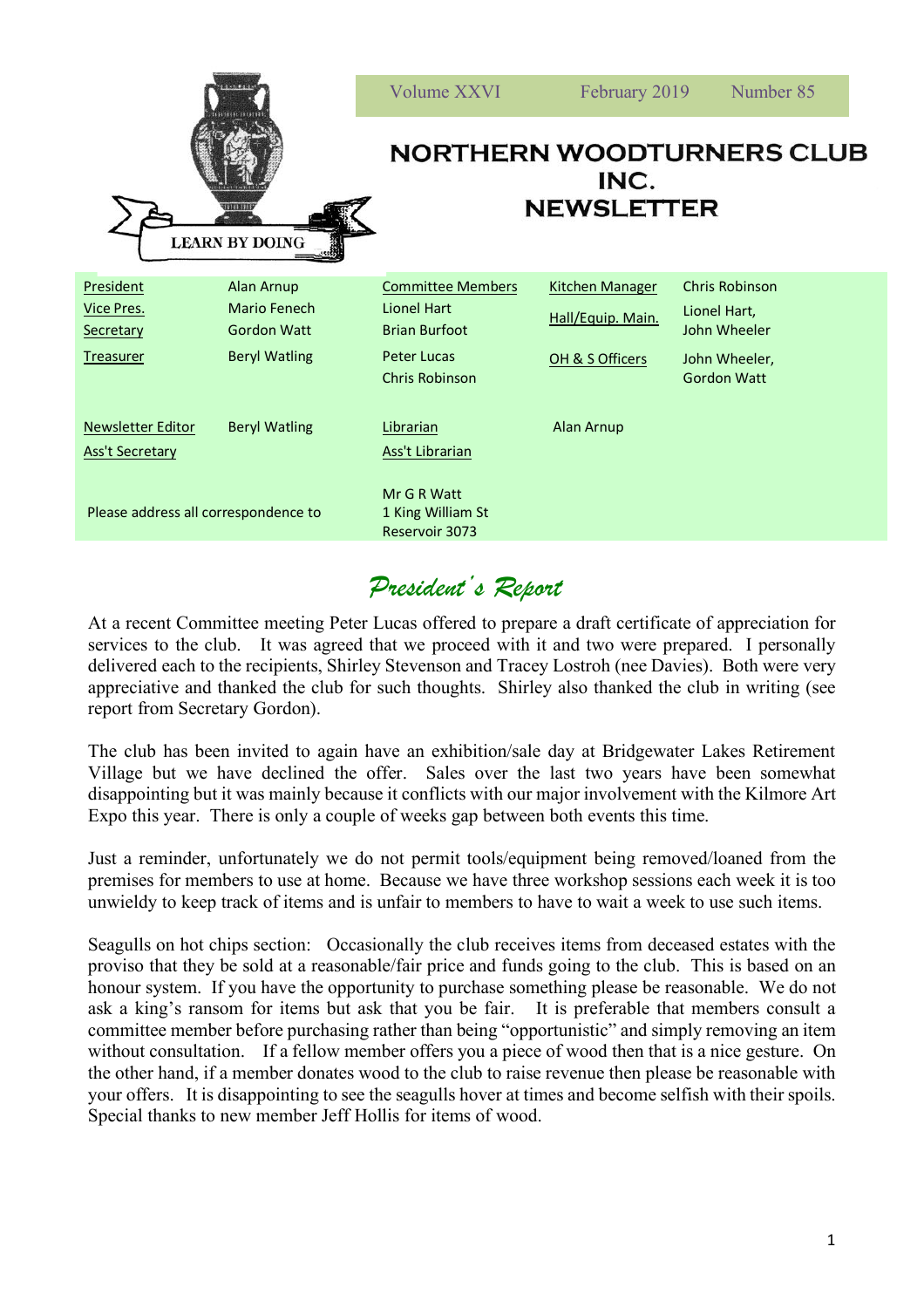Please be aware that unless otherwise notified we have a General Meeting on the third Saturday of each month. It is an opportunity to keep up with club activities and display your work in our "Show and Tell" segment. Attendance has been down a little lately so please try to come along.

It is great to see our new members having a go on Tuesday and Thursday nights. We do endeavour to provide assistance and hopefully before too long they will be showing us the results of their endeavours at "Show and Tell".

Alan

*Happy Birthday*

To Lionel Hart's Mother who is 101 years young. Best wishes.

*Show N Tell*



Todd Raliceski has made from Camphor Laurel. And both have been finished with a spray finish.



Gordon Watt has made this replacement spindle for a lamp.



holders from Banksia. The finish is Shellawax.